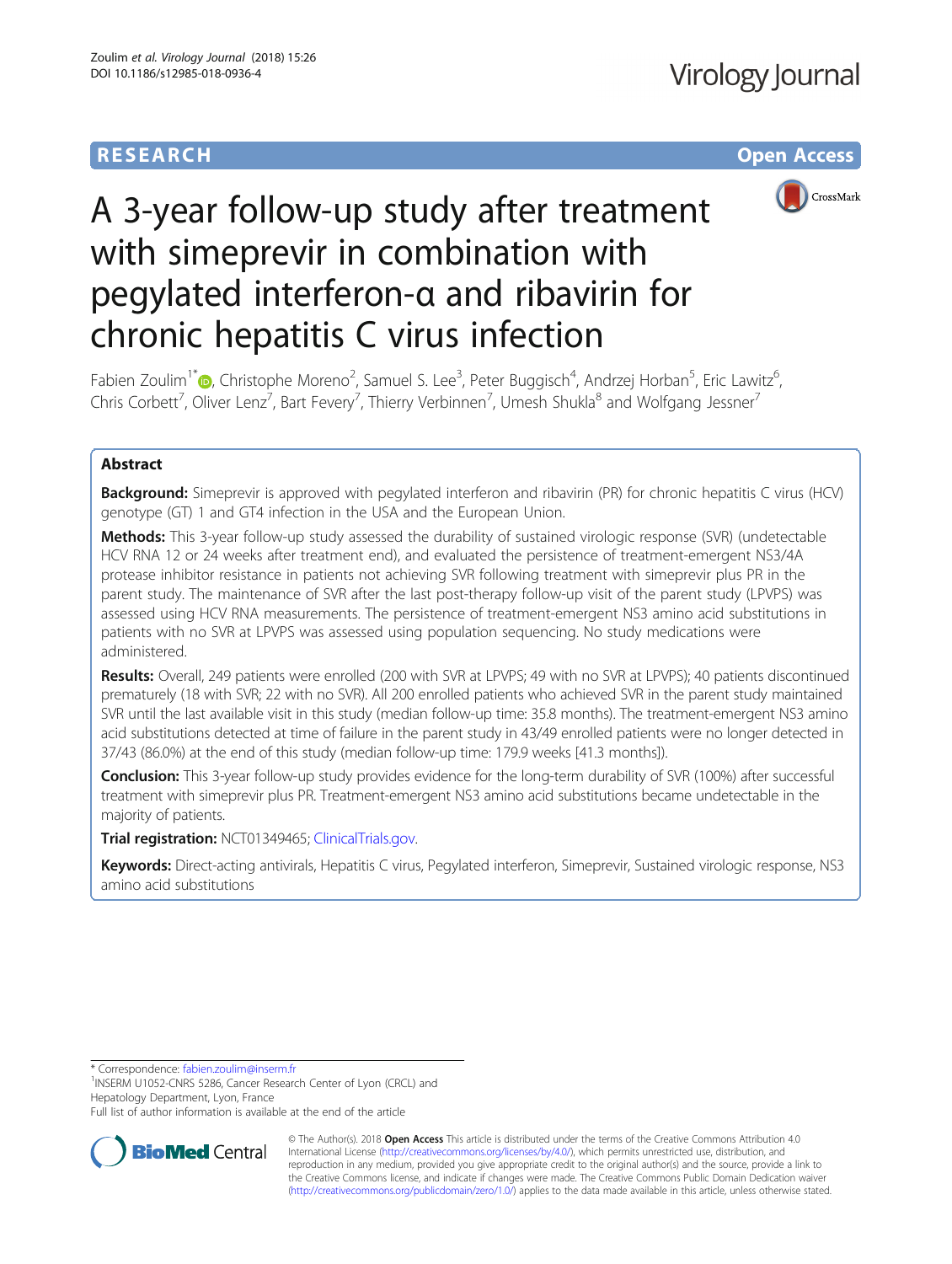## Background

Simeprevir – an oral, once-daily (QD) hepatitis C virus (HCV) NS3/4A protease inhibitor with antiviral activity against HCV genotype (GT) 1, 2, 4, 5 and 6  $[1-4]$  $[1-4]$  $[1-4]$  – is approved in combination with pegylated interferon and ribavirin (PR) for chronic HCV GT1 and GT4 infection, with or without human immunodeficiency virus (HIV) coinfection, in the USA and the European Union (EU) [[5,](#page-9-0) [6](#page-9-0)]. In addition, simeprevir is approved as part of an interferon (IFN)-free combination with sofosbuvir (a QD pangenotypic HCV nucleotide-analogue NS5B polymerase inhibitor) in the USA for HCV GT1 infection, and in the EU for HCV GT1, 4 and HCV/HIV coinfection [\[5](#page-9-0), [6\]](#page-9-0).

Achieving sustained virologic response (SVR) 12 weeks after the end of treatment (SVR12) is a well-established surrogate marker for cure following HCV treatment, and has previously been defined as undetectable HCV RNA levels and, more recently, as HCV levels below the lower limit of quantification (LLOQ). It is well supported that patients benefit from achieving SVR. In a meta-analysis of 31 studies evaluating treatment for chronic HCV infection, the pooled 5-year mortality rates for patients achieving SVR were significantly lower than those for patients not achieving SVR in the general population, in patients with cirrhosis and in patients co-infected with HIV [\[7\]](#page-9-0).

Factors that may be associated with virologic failure include the presence, at pre-treatment, of resistanceassociated substitutions (RASs) within the viral genes targeted by the direct-acting antiviral (DAA) components of the regimen [[8\]](#page-9-0). In the virology analyses of the Phase IIb or Phase III simeprevir plus PR studies, it was concluded that NS3 amino acid substitutions emerging at the time of failure were no longer detectable by the end of the study in 50.0% [90/180] of patients analysed by population sequencing [\[9](#page-9-0)]. In contrast, long-term persistence has been demonstrated for NS5A amino acid substitutions that emerged in patients who failed an NS5A inhibitor-containing regimen, [\[10](#page-9-0)] which may impact on re-treatment strategies.

This prospective, 3-year follow-up study was conducted to assess the durability of SVR and to evaluate the time to return to baseline sequence for the treatment-emergent NS3 amino acid substitutions in patients not achieving SVR following treatment with simeprevir plus PR. Liver disease evolution and safety results are also reported.

# Methods

#### Patients and study design

This was a prospective, 3-year, multicentre study in patients who completed the last post-therapy follow-up visit (LPVPS) of a previous Phase IIb or Phase III study in which they had received simeprevir in combination with PR for the treatment of HCV infection. No study medication was administered in this follow-up study. Patients were enrolled at 50 sites in Belgium, Canada, France, Germany, Poland, the Russian Federation and the USA. Parent studies included two Phase IIb studies (ASPIRE [NCT00980330] [\[4](#page-9-0)] and PILLAR [NCT00882908]) [[1](#page-9-0)] and three Phase III studies (QUEST-1 [NCT01289782] [[11](#page-9-0)], QUEST-2 [NCT01290679] [[12\]](#page-10-0) and PROMISE [NCT01281839]) [\[13\]](#page-10-0). Inclusion criteria for these parent studies were standard for studies including treatment with PR, and the specifics can be found in the aforementioned published papers.

The study was approved by the relevant Institutional Review Board or Independent Ethics Committee at each study centre and met the principles of the Declaration of Helsinki and Good Clinical Practice guidelines. All patients provided informed, written consent to participate.

To be eligible for this follow-up study, patients had to have received at least one dose of simeprevir in combination with PR in one of the parent studies (75/100/150 mg simeprevir for durations of 12, 24 or 48 weeks dependent on the design of the parent study). Patients had to have completed LPVPS no longer than 6 months prior to enrolment into this follow-up study. Patients who received or were planning to receive antiviral or systemic immunemodulating treatment, or who participated in another study, were not eligible. Screening for eligible patients was performed at LPVPS or at any time between LPVPS and the Month 6 (relative to LPVPS) observation point of this follow-up study. The total study period for each patient was a maximum of 36 months.

#### Study objectives

The co-primary objectives of this study were to evaluate the durability of SVR in patients who were treated with simeprevir in combination with PR in a previous Phase IIb or Phase III study and who had achieved SVR at LPVPS (will be referred to as: SVR patients), and to evaluate sequence changes in the HCV NS3/4A region over time in patients not having achieved SVR at LPVPS (will be referred to as: no-SVR patients).

The primary efficacy parameter for SVR patients was maintenance of SVR at each time point in this study, including the last available measurement. The last available measurement in this follow-up study was considered as the primary time point to evaluate the durability of SVR. In addition, in no-SVR patients, the persistence of treatment-emergent amino acid substitutions at 18 NS3 positions of interest (36, 41, 43, 54, 55, 80, 107, 122, 132, 138, 155, 156, 158, 168, 169, 170, 174 and 175) was determined over time. Of note, the planned resistance analysis in this study considered any amino acid substitution at the 18 NS3 positions of interest, and was not limited to simeprevir RASs (substitutions which confer a > 2-fold reduction in simeprevir activity in vitro) [\[14\]](#page-10-0).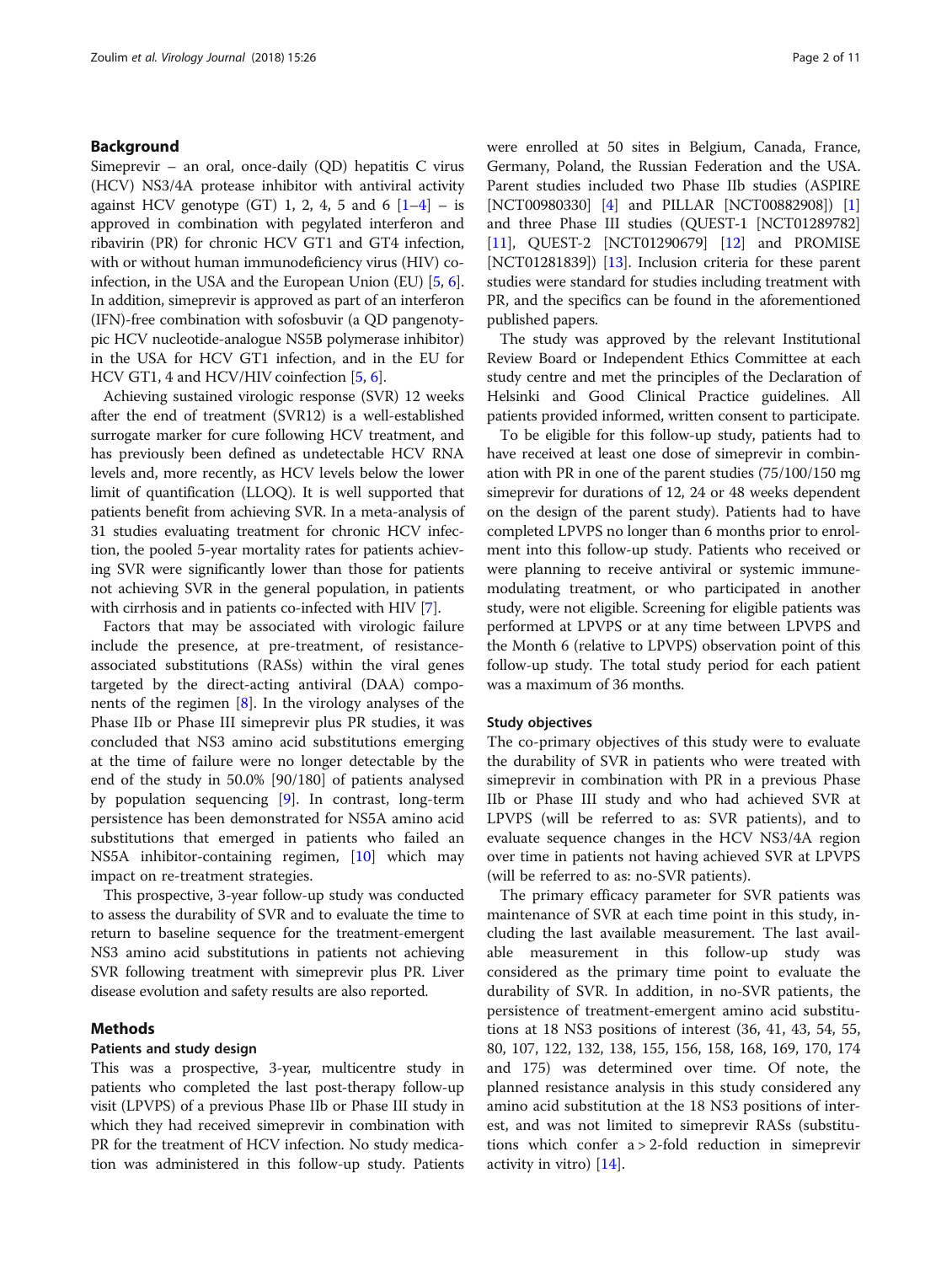Secondary efficacy parameters included the proportion of patients with late viral relapse (i.e., SVR patients that subsequently experienced a viral relapse) as well as an evaluation of changes in the HCV NS3/4A sequence of patients with late viral relapse. Assessment of the development of liver disease evolution in patients previously treated with simeprevir plus PR was also a secondary objective; however, data collection was optional.

## Procedures

Blood samples for HCV RNA level determination were collected every 6 months up to 36 months after LPVPS. HCV RNA was measured using the Roche COBAS® Taq-Man® HCV Test v2.0 for use with the High Pure System (with an LLOQ of 25 IU/mL and limit of detection of 10–15 IU/mL).

Samples for viral sequencing were taken every 6 months (relative to LPVPS), and the HCV NS3/4A region was sequenced using population sequencing in all enrolled no-SVR patients.

All adverse events (AEs) were monitored throughout the study until Month 36. AEs were coded according to Medical Dictionary for Regulatory Activities preferred terms (version 14.1), with severity being determined according to the World Health Organization toxicity grading scale. The relationship of AEs to study treatment was assessed by the investigator. Laboratory parameters were also reported.

Liver disease progression was an optional assessment performed in some patients by liver biopsy or alternative method (including FibroScan). Conversion to a METAVIR score was performed at the site by the investigator.

#### Statistical analysis

All patients who signed the informed consent form were included in the analysis. No formal power calculation was performed.

As this was a 3-year follow-up study to assess the sustainability for SVR patients, and the viral resistance in the no-SVR patients, all analyses were conducted descriptively without statistical hypothesis testing.

For the primary efficacy endpoints, if a time point was missing, but there was a measurement available at a later time window, then the measurement at the later time point was used. If there was > 1 measurement at the later time window, then the first measurement was used. The secondary endpoints included late viral relapse and safety, which were summarized descriptively.

# Results

# Patients

Patient disposition is shown in Fig. 1. Of the 250 patients screened, 249 were enrolled; 64.3% of patients (160/249) were from ASPIRE [[4\]](#page-9-0), 14.1% (35/249) from PILLAR [[1](#page-9-0)], 5.6% (14/249) from QUEST-1 [[11](#page-9-0)], 6.4% (16/249) from QUEST-2 [\[12\]](#page-10-0) and 9.6% (24/249) from PROMISE [[13](#page-10-0)]. Of the 249 patients, 200 were SVR patients and 49 were no-SVR patients. Forty patients discontinued the study prematurely (18 SVR patients and 22 no-SVR patients): 19 no-SVR patients were ineligible to further continue the study (16 patients started using disallowed medication; 3 patients enrolled in a clinical study with an investigational drug or investigational medical device), 11 were lost to follow-up (10 SVR; 1 no-SVR), 6 withdrew consent (4 SVR; 2 no-SVR), 3 SVR patients died (1 of cholangitis and

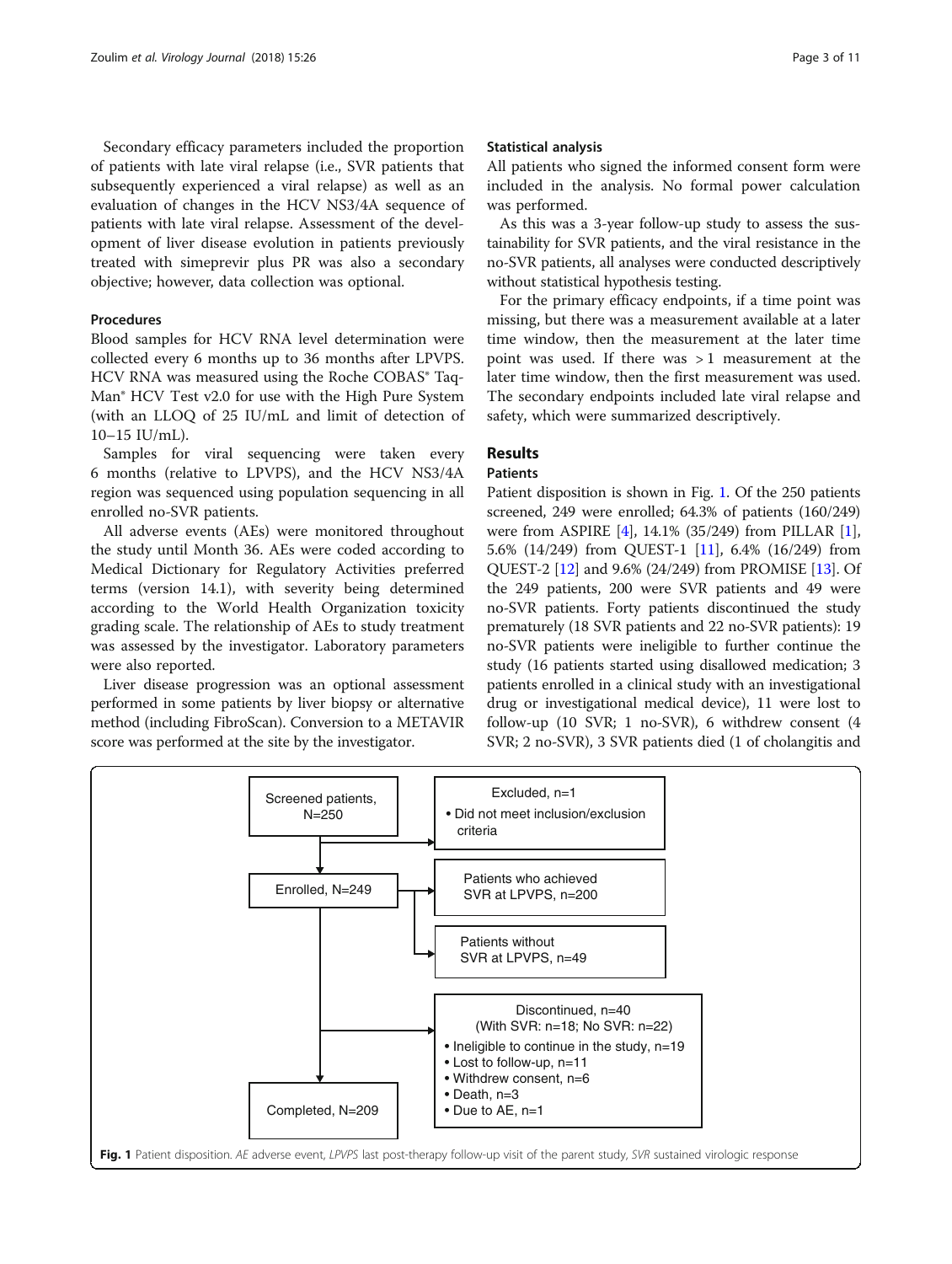pancreatic carcinoma, 1 of myocardial infarction [not related to parent study drugs] and 1 of malignant hepatic neoplasm [doubtfully related to parent study drugs]), and 1 SVR patient discontinued due to an AE. Patients who discontinued prematurely had a median follow-up time of 25.2 months.

Baseline demographic and disease characteristics are presented in Table 1. The patients enrolled in this study

were a representative subset of the patients in the parent studies. The majority of patients were male (61.8%) and white (92.8%), and the median age was 54.0 (range: 22.0–70.0) years. Overall, interleukin-28B (IL28B) CC, CT and TT genotypes were observed in 18.5% (10/54), 66.7% (36/54) and 14.8% (8/54) of patients, respectively (data not available for patients from the PILLAR and ASPIRE studies). Of the 68 enrolled HCV GT1a-infected SVR

Table 1 Demographics and baseline disease characteristics

|                                                                 | SVR at LPVPS    | No SVR at LPVPS       |                      |
|-----------------------------------------------------------------|-----------------|-----------------------|----------------------|
|                                                                 | $N = 200$       | Eligible<br>$N = 294$ | Enrolled<br>$N = 49$ |
| Age, years; median (range)                                      | 52.0 (22-70)    | 53.0 (19-71)          | 56.0 (28-70)         |
| $\leq$ 45 years, n (%)                                          | 61(30.5)        | 64 (21.8)             | 7(14.3)              |
| $>45-5$ 65 years, n (%)                                         | 133 (66.5)      | 218 (74.1)            | 38 (77.6)            |
| $>65$ years, n $(\%)$                                           | 6(3.0)          | 12(4.1)               | 4(8.2)               |
| Male, n (%)                                                     | 122 (61.0)      | 196 (66.7)            | 32 (65.3)            |
| Ethnicity, n (%)                                                |                 |                       |                      |
| Hispanic or Latino                                              | 7(3.5)          | 35 (11.9)             | 5(10.2)              |
| Race, n (%) <sup>a</sup>                                        |                 |                       |                      |
| White                                                           | 187 (93.5)      | 268 (91.2)            | 44 (89.8)            |
| Black/African American                                          | 8(4.0)          | 21(7.1)               | 4(8.2)               |
| American Indian/Alaskan native                                  | 1(0.5)          | $\overline{0}$        | $\overline{0}$       |
| Asian                                                           | 4(2.0)          | 3(1.0)                | 1(2.0)               |
| Native Hawaiian or other Pacific islander                       | $\mathbf 0$     | 2(0.7)                | $\mathsf{O}\xspace$  |
| IL28B genotype, n/N (%)b                                        |                 |                       |                      |
| CC                                                              | 10/34 (29.4)    | 9/143(6.3)            | $\overline{0}$       |
| CT                                                              | 19/34 (55.9)    | 99/143 (69.2)         | 17/20 (85.0)         |
| $\top$                                                          | 5/34(14.7)      | 35/143 (24.5)         | 3/20(15.0)           |
| Prior response, n (%) <sup>a</sup>                              |                 |                       |                      |
| Naïve                                                           | 50 (25.0)       | 138 (46.9)            | 15 (30.6)            |
| Null responder                                                  | 26 (13.0)       | 46 (15.6)             | 12(24.5)             |
| Partial responder                                               | 48 (24.0)       | 38 (12.9)             | 9(18.4)              |
| Relapser                                                        | 76 (38.0)       | 72 (24.5)             | 13 (26.5)            |
| Baseline HCV RNA, $log_{10}$ IU/mL; median (range) <sup>a</sup> | $6.44(3.5-7.5)$ | $6.62$ $(4.9 - 7.6)$  | $6.76$ $(5.6 - 7.5)$ |
| LPVPS HCV RNA, log <sub>10</sub> IU/mL; median (range) a,c      | $0.95(1.0-1.0)$ | $6.35(3.2 - 7.4)$     | $6.35(3.2 - 7.4)$    |
| HCV geno/subtype <sup>a</sup>                                   |                 |                       |                      |
| 1a/other                                                        | 68 (34.0)       | 174 (59.2)            | 25 (51.0)            |
| with Q80K                                                       | 21 (30.9)       | 79 (45.4)             | 10(40.0)             |
| 1 <sub>b</sub>                                                  | 132 (66.0)      | 120 (40.8)            | 24 (49.0)            |
| METAVIR fibrosis score; n/N (%) <sup>a,d</sup>                  |                 |                       |                      |
| F0, 1 or 2                                                      | 152/199 (76.4)  | 156/290 (53.8)        | 27/49 (55.1)         |
| F <sub>3</sub>                                                  | 26/199 (13.1)   | 76/290 (26.2)         | 8/49 (16.3)          |
| F4                                                              | 21/199 (10.6)   | 58/290 (20.0)         | 14/49 (28.6)         |

HCV hepatitis C virus, IL28B interleukin-28b, LPVPS last post-therapy follow-up visit of the parent study, SVR sustained virologic response Obtained from the parent study

b<br>Besults obtained from the central laboratory in parent study; data not available for patients from the PILLAR and ASPIRE studies

<sup>c</sup>Undetectable HCV RNA is imputed with 9 IU/mL ( $log_{10}[9] = 0.95$ )<br>dMETAVIR score was not available for one patient

METAVIR score was not available for one patient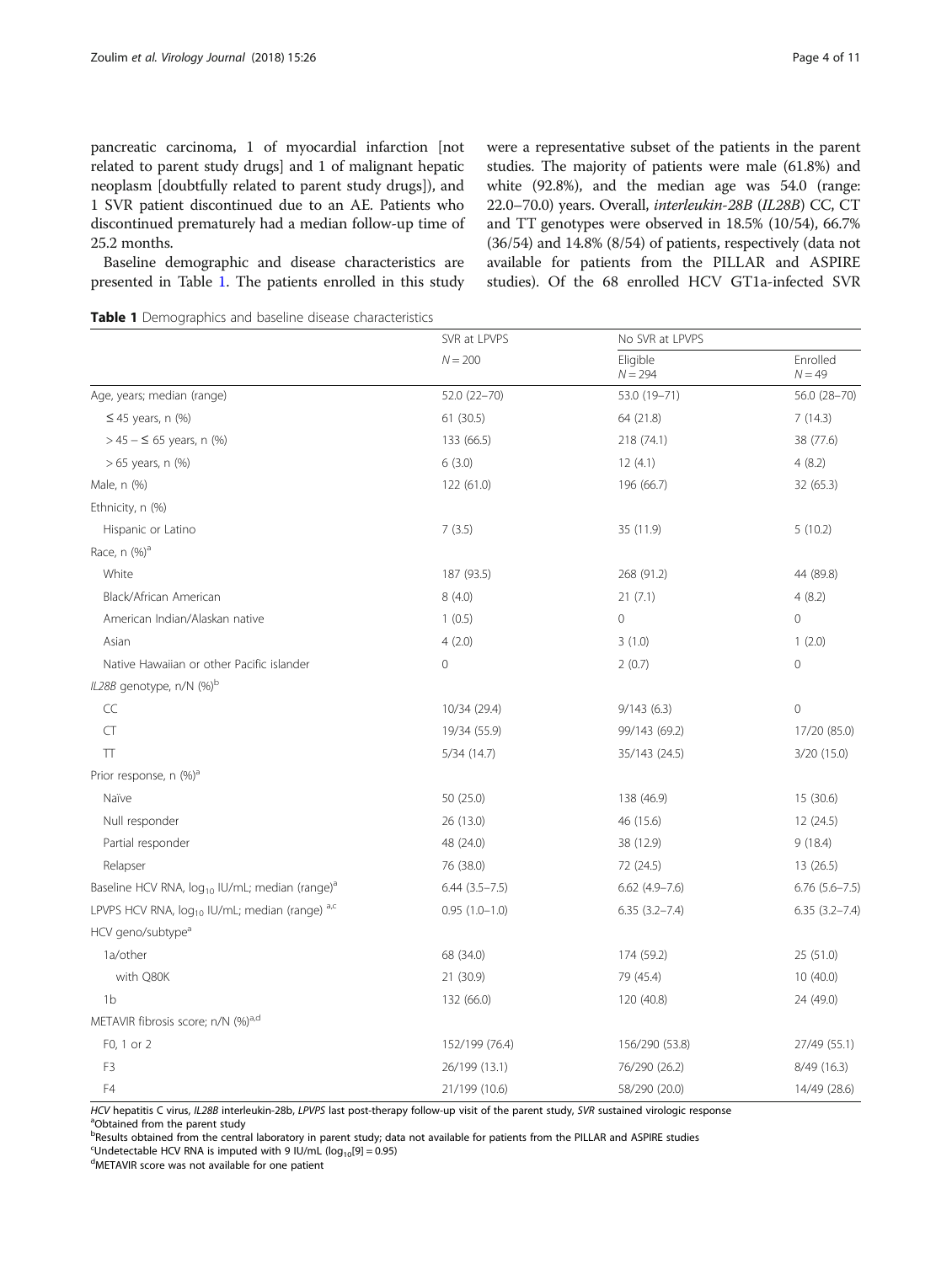patients, 21 (30.9%) carried a NS3 Q80K polymorphism at baseline. A NS3 Q80K polymorphism was observed in 45.4% (79/174) of the eligible and 40.0% (10/25) of the enrolled HCV GT1a-infected no-SVR patients.

# **Efficacy**

# Sustained virologic response

The durability of SVR was evaluated in all enrolled SVR patients. All 200 patients maintained SVR until the last available visit. The median follow-up time was 35.8 months (range: 6.7–38.4 months).

Late viral relapse was evaluated in all enrolled SVR patients. All patients maintained SVR until the last available visit; therefore, no late viral relapse was observed.

# Resistance determination

Paired baseline and time-of-failure sequencing information was available for 48 of the 49 enrolled no-SVR patients. The subset of enrolled no-SVR patients was representative of all eligible patients from the parent studies, with regards to baseline characteristics and emerging NS3 amino acid

substitutions at time of failure (when considering the 18 NS3 positions of interest; Fig. 2). Of the 269/293 eligible patients with emerging NS3 amino acid substitutions at time of failure in the parent studies, 137 (50.9%) returned to baseline at the end of the parent study.

The number of enrolled no-SVR patients who had emerging NS3 amino acid substitutions at the time of failure in the parent study, and returned to the baseline sequence or had a change in NS3 amino acid substitution profile at the end of this study, is presented in Table [2.](#page-5-0) In total, 43/48 enrolled patients had emerging NS3 amino acid substitution at time of failure in the parent study, which returned to baseline sequence in 24/43 patients (55.8%) at the end of the parent study (median follow-up time: 35.4 weeks [range: 5.9–69.9 weeks]). In an additional 13/43 patients, the HCV sequence returned to baseline at the end of this follow-up study, resulting in a total of 37/43 (86.0%) enrolled no-SVR patients who lost the emerging NS3 amino acid substitutions observed at time of failure in the parent study (median follow-up time: 179.9 weeks [41.3 months; range: 46.7–230.3 weeks]). For



data available. \*Amino acid substitutions in patients with Q80K at baseline. #1: R155K or Q + D168E/V or A/V or S122R or G + R155K or D168A, includes one patient with I132L + R155K + D168E + N174G; #2: includes one patient with V132I + D168V. #3: includes one patient with V36M + R155K; #4: alone or in combination with I132L\*, I170T\* or N174S\*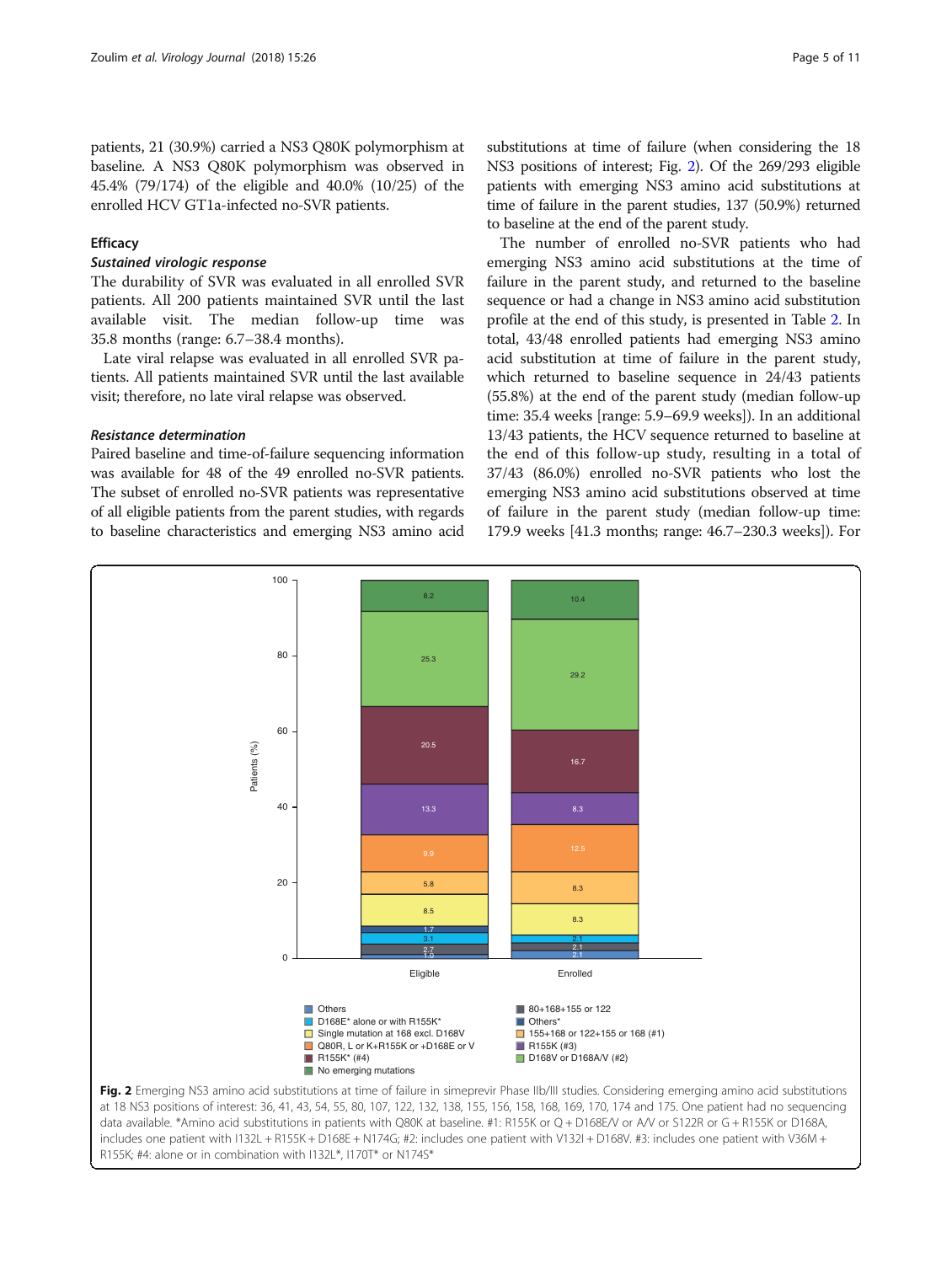#### <span id="page-5-0"></span>Table 2 Amino acid substitutions in 18 NS3 positions of interest

| NS3 amino acid profile at time of failure <sup>a</sup>                               | N              | Return to baseline at<br>$EOS^{a,c,d}$ , n (%) | Change to new profile at<br>$EOSa,\bar{c}$ , n (%) | Follow-up time <sup>b</sup> ,<br>median, weeks | Follow-up timeb,<br>range, weeks |
|--------------------------------------------------------------------------------------|----------------|------------------------------------------------|----------------------------------------------------|------------------------------------------------|----------------------------------|
| All HCV geno/subtypes                                                                |                |                                                |                                                    |                                                |                                  |
| Enrolled patients with no SVR at LPVPS                                               | 49             |                                                |                                                    |                                                |                                  |
| Number of patients (at failure with EOS)<br>with sequencing information <sup>c</sup> | 48             | 37 (77.1)                                      | 3(6.3)                                             | 177.7                                          | $(46.7 - 230.3)$                 |
| No emerging NS3 amino acid substitution                                              | 5              | 0(0.0)                                         | 0(0.0)                                             | 174.0                                          | $(111.3 - 192.0)$                |
| Any emerging NS3 amino acid substitution                                             | 43             | 37 (86.0)                                      | 3(7.0)                                             | 179.9                                          | $(46.7 - 230.3)$                 |
| HCV GT1a with Q80K at baseline                                                       |                |                                                |                                                    |                                                |                                  |
| Enrolled patients with no SVR at LPVPS                                               | 10             |                                                |                                                    |                                                |                                  |
| Number of patients (at failure with EOS)<br>with sequencing information <sup>c</sup> | 10             | 8(80.0)                                        | 0(0.0)                                             | 146.9                                          | $(96.1 - 230.3)$                 |
| No emerging NS3 amino acid substitution                                              | $\mathbf{1}$   | 0(0.0)                                         | 0(0.0)                                             | 111.3                                          |                                  |
| Any emerging NS3 amino acid substitution                                             | 9              | 8(88.9)                                        | 0(0.0)                                             | 180.9                                          | $(96.1 - 230.3)$                 |
| <b>R155K</b>                                                                         | 8              | 8 (100.0)                                      | 0(0.0)                                             | 146.9                                          | $(96.1 - 230.3)$                 |
| D168E                                                                                | $\mathbf{1}$   | 0(0.0)                                         | 0(0.0)                                             | 192.4                                          |                                  |
| HCV GT1a without Q80K at baseline                                                    |                |                                                |                                                    |                                                |                                  |
| Enrolled patients with no SVR at LPVPS                                               | 14             |                                                |                                                    |                                                |                                  |
| Number of patients (at failure with EOS)<br>with sequencing information <sup>c</sup> | 14             | 12 (85.7)                                      | 1(7.1)                                             | 182.6                                          | $(98.9 - 222.0)$                 |
| Any emerging NS3 amino acid substitution                                             | 14             | 12 (85.7)                                      | 1(7.1)                                             | 182.6                                          | $(98.9 - 222.0)$                 |
| <b>R155K</b>                                                                         | $\overline{4}$ | 3(75.0)                                        | 0(0.0)                                             | 179.4                                          | $(98.9 - 198.0)$                 |
| D168V                                                                                | $\overline{2}$ | 2(100.0)                                       | 0(0.0)                                             | 141.6                                          | $(138.0 - 145.1)$                |
| Q80R + D168E                                                                         | $\overline{2}$ | 2(100.0)                                       | 0(0.0)                                             | 214.4                                          | $(210.0 - 218.7)$                |
| R155K + D168E                                                                        | $\overline{2}$ | 1(50.0)                                        | 1(50.0)                                            | 182.6                                          | $(182.1 - 183.0)$                |
| D168A                                                                                | $\mathbf{1}$   | 1(100.0)                                       | 0(0.0)                                             | 134.6                                          |                                  |
| D168E                                                                                | $\mathbf{1}$   | 1(100.0)                                       | 0(0.0)                                             | 192.0                                          |                                  |
| R155K + D168A                                                                        | $\mathbf{1}$   | 1(100.0)                                       | 0(0.0)                                             | 189.0                                          |                                  |
| R155K + D168V                                                                        | $\mathbf{1}$   | 1(100.0)                                       | 0(0.0)                                             | 222.0                                          |                                  |
| <b>HCV GT1b</b>                                                                      |                |                                                |                                                    |                                                |                                  |
| Enrolled patients with no SVR at LPVPS                                               | 24             |                                                |                                                    |                                                |                                  |
| Number of patients (at failure with EOS)<br>with sequencing information <sup>c</sup> | 24             | 17 (70.8)                                      | 2(8.3)                                             | 174.9                                          | $(46.7 - 225.1)$                 |
| No emerging NS3 amino acid substitution                                              | 4              | 0(0.0)                                         | 0(0.0)                                             | 175.3                                          | $(157.1 - 192.0)$                |
| Any emerging NS3 amino acid substitution                                             | 20             | 17 (85.0)                                      | 2(10.0)                                            | 174.9                                          | $(46.7 - 225.1)$                 |
| D168V                                                                                | 10             | 10 (100.0)                                     | 0(0.0)                                             | 148.5                                          | $(46.7 - 225.1)$                 |
| $Q80R + D168E$                                                                       | 2              | 0(0.0)                                         | 1(50.0)                                            | 169.5                                          | $(126.9 - 212.1)$                |
| D168A                                                                                | $\mathbf{1}$   | 1(100.0)                                       | 0(0.0)                                             | 188.4                                          |                                  |
| D168E                                                                                | $\mathbf{1}$   | 1(100.0)                                       | 0(0.0)                                             | 169.3                                          |                                  |
| D168E/V                                                                              | $\mathbf{1}$   | 1(100.0)                                       | 0(0.0)                                             | 220.3                                          |                                  |
| Q80K + D168E                                                                         | $\mathbf{1}$   | 1(100.0)                                       | 0(0.0)                                             | 174.6                                          |                                  |
| $Q80K + S122R + D168E$                                                               | $\mathbf{1}$   | 0(0.0)                                         | 1(100.0)                                           | 175.9                                          |                                  |
| Q80R + D168E/V                                                                       | $\mathbf{1}$   | 1(100.0)                                       | 0(0.0)                                             | 196.3                                          |                                  |
| Q80R + S174F/Y                                                                       | $\mathbf{1}$   | 1(100.0)                                       | 0(0.0)                                             | 166.4                                          |                                  |
| $V132I + D168V$                                                                      | $\mathbf{1}$   | 1(100.0)                                       | 0(0.0)                                             | 221.0                                          |                                  |

The above table presents return-to-baseline<sup>a,c,d</sup> or change to new<sup>a,c</sup> amino acid substitution in 18 NS3 positions of interest<sup>a</sup> at the end of this follow-up study, by HCV genotype/subtype and presence of baseline NS3 Q80K, in patients with no SVR at LPVPS

EOS end of study, GT genotype, HCV hepatitis C virus, LPVPS last post-therapy follow-up visit of the parent study, SVR sustained virologic response<br>ªOnly emerging NS3 amino acid substitutions at 18 selected positions (36, were considered

b<br><sup>b</sup>Follow-up time is the time (weeks) between the date of the last available sample in this study and the time of failure sample from the parent study <sup>c</sup>EOS: last available sequencing sample from this study<br><sup>d</sup>Return to baseline: return to amino acid substitutions that were present at baseline, or to wildtype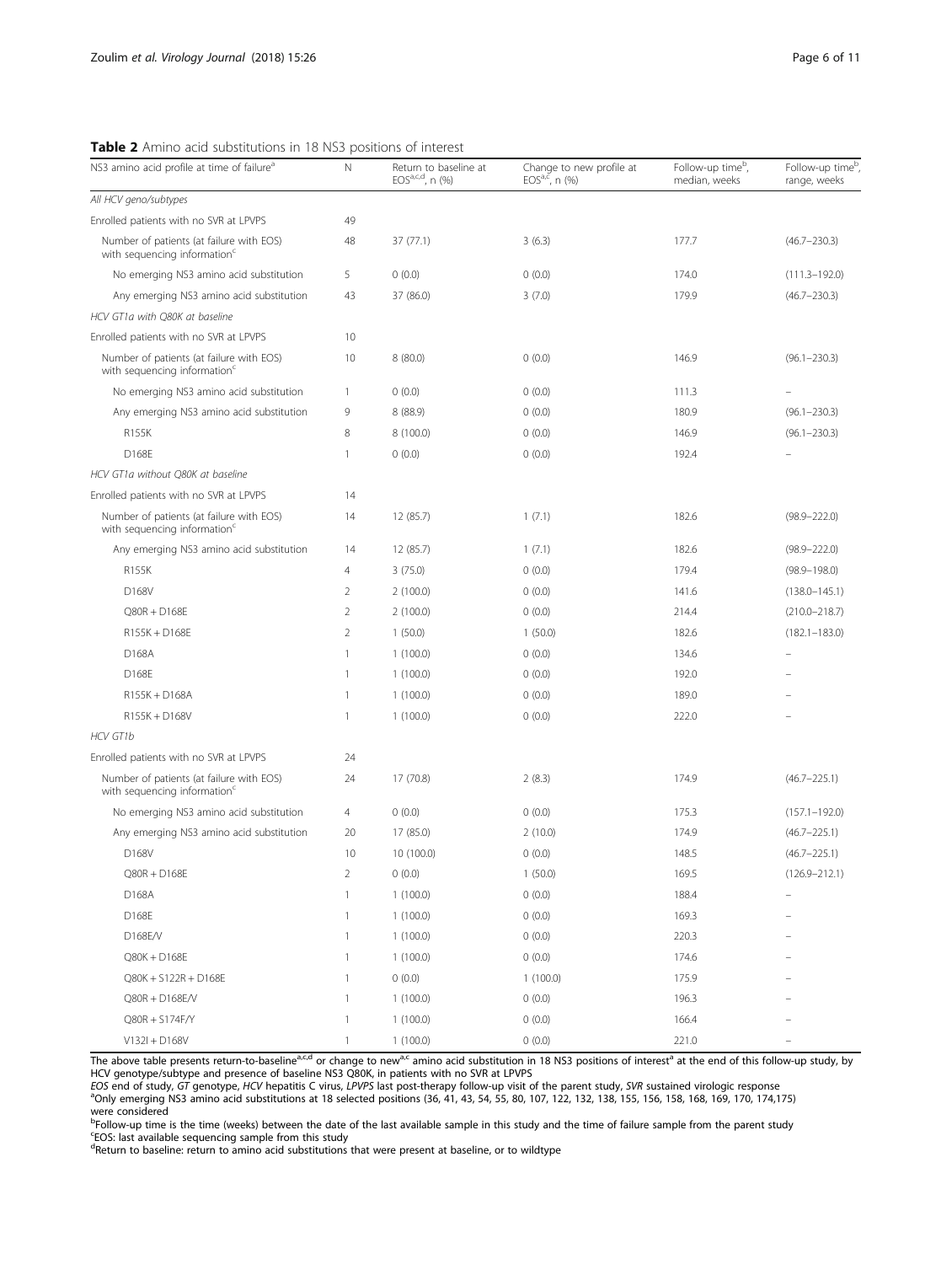HCV GT1a-infected patients, the median follow-up time was 182.1 weeks (range: 96.1–230.3 weeks) and for HCV GT1b-infected patients this was 174.9 weeks (range: 46.7–225.1 weeks).

In total, 6/43 patients (three patients each with GT1a and GT1b) still had emerging NS3 amino acid substitutions present at the end of the parent study that persisted at the end of this follow-up study, five of whom completed this study and one who had follow-up data up to Month 24. Three out of these six patients had the same emerging NS3 amino acid substitutions at the end of this study as were present at time of failure in the parent study (Q80R + D168E, R155K and D168E). For the three other patients, a change in NS3 amino acid substitution profile at the end of this study compared with the time of failure in the parent study was found: one patient with S122R + D168E at end of this study compared with Q80K + S122R + D168E at time of failure, a second with Q80K at end of this study compared with Q80R + D168E at the time of failure, and a third with R155K + D168E + I170V at the end of this study compared with R155K + D168E at the time of failure. Note that I170V does not reduce simeprevir in vitro activity [[9\]](#page-9-0).

Of note, none of the five patients without emerging NS3 amino acid substitutions at the time of failure in the parent study, and who had completed this study, had emerging amino acid substitutions at any of the 18 NS3 positions of interest at the end of this study, or at any time during follow-up.

The median time to return to baseline sequence was less for HCV GT1b-infected patients than for HCV GT1a/other-infected patients (30.5 vs 67.4 weeks) (Fig. 3). Among HCV GT1a/other-infected patients, the

median time to return to baseline was less in those with Q80K at baseline than in those without (36.4 vs 89.9 weeks; data not shown). Patients with Q80K at baseline had emerging R155K or D168E NS3 amino acid substitutions at time of failure.

# Liver disease evolution

Assessment of liver disease evolution was a secondary objective in this study and data collection was optional. Please see Additional file [1](#page-9-0) for results of the liver disease evolution analysis.

#### Clinical outcomes

A summary of clinical outcomes by SVR status at LPVPS is presented in Table [3](#page-7-0). During the 36-month study period, AEs were reported in 11/249 (4.4%) patients (SVR: 10/200 [5.0%]; no-SVR: 1/49 [2.0%]); three of these AEs (1.2%) were Grade 1 or 2, and eight (3.2%) were Grade 3 or 4. Serious AEs (SAEs) were reported in 10/249 (4.0%) patients (all with SVR), and none were considered by the investigator to be related to study treatment. In 2/8 (25.0%) patients on disallowed medication, two AEs were reported: one Grade 2 and one Grade 3. In addition, in 1/8 (12.5%) patients on disallowed medication, an SAE unrelated to study treatment was reported.

During the 36-month study period, one patient discontinued the study due to an AE that was not considered to be related to the parent study drug. The most frequently reported AEs were in the system organ classes: neoplasms benign, malignant and unspecified (including cysts and polyps) (6/249 patients [2.4%]), and hepatobiliary disorders (3/249 patients [1.2%]). Three no-SVR patients had



interest: 36, 41, 43, 54, 55, 80, 107, 122, 132, 138, 155, 156, 158, 168, 169, 170, 174 and 175. EOS end of study, GT genotype, HCV hepatitis C virus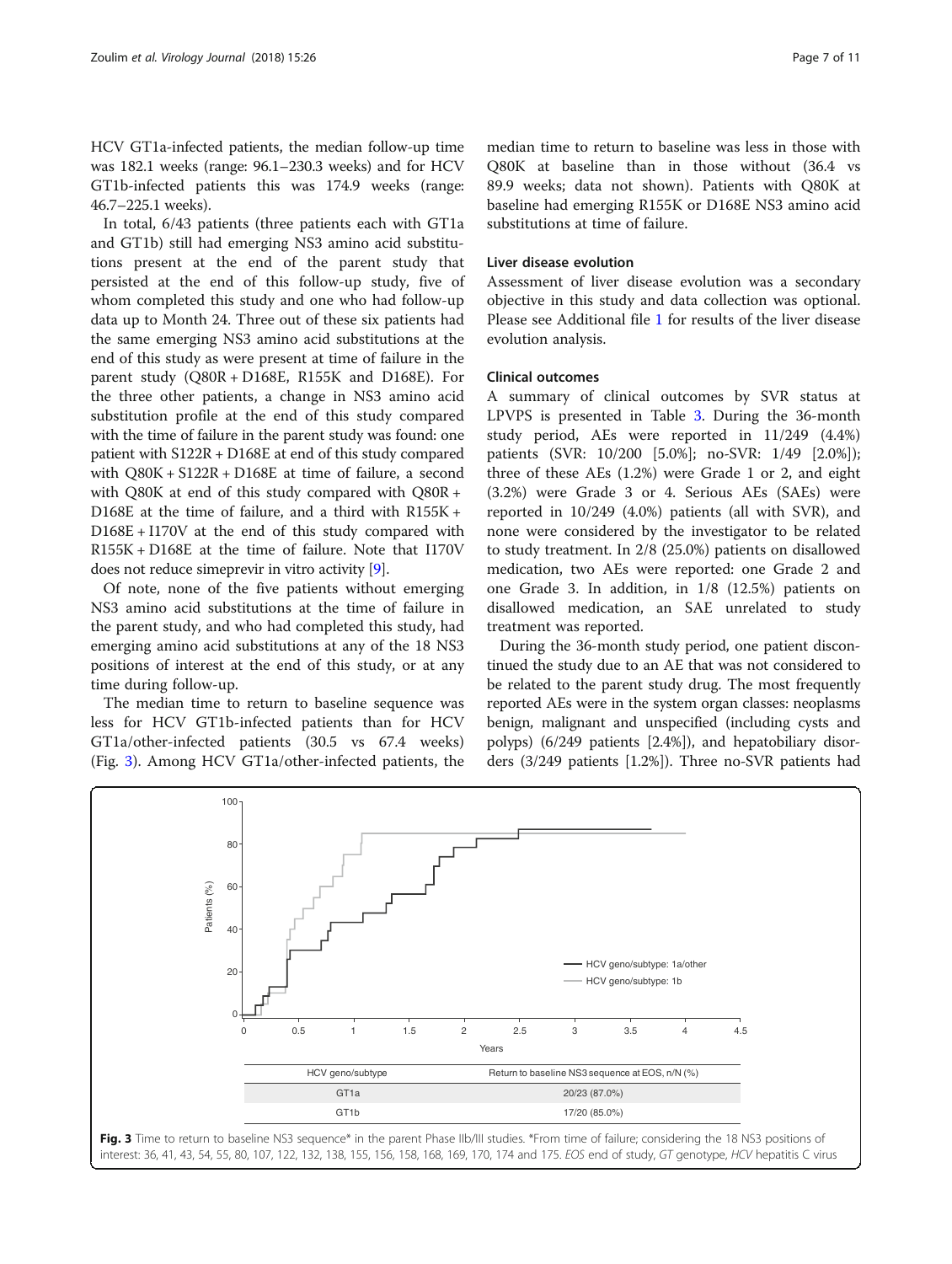### <span id="page-7-0"></span>Table 3 Summary of AEs

|                                                             | SVR at LPVPS<br>$N = 200$ | No SVR at LPVPS<br>$N = 49$ | Total<br>$N = 249$ |
|-------------------------------------------------------------|---------------------------|-----------------------------|--------------------|
| 36-month study period                                       |                           |                             |                    |
| Any AE, n (%)                                               | 10(5.0)                   | 1(2.0)                      | 11(4.4)            |
| Worst Grade 1 or 2                                          | 2(1.0)                    | 1(2.0)                      | 3(1.2)             |
| Worst Grade 3 or 4                                          | 8(4.0)                    | 0                           | 8(3.2)             |
| Any SAE, n (%)                                              | 10(5.0)                   | 0                           | 10(4.0)            |
| SAE at least possibly related to the study drug             | $\circ$                   | $\mathbf{0}$                | 0                  |
| Any AE with a fatal outcome, n (%)                          | 3 $(1.5)^a$               | 0                           | 3 $(1.2)^a$        |
| AE for which study procedure was permanently stopped, n (%) | $1(0.5)^{b}$              | $\Omega$                    | $1(0.4)^{b}$       |
| AE of hepatocellular carcinoma type, n (%)                  | 3(1.5)                    | $\mathbf{0}$                | 3(1.2)             |
| Patients on disallowed medication <sup>c</sup>              | $n = 0$                   | $n = 8$                     | $n = 8$            |
| Any AE, n (%)                                               |                           |                             |                    |
| Worst Grade 1 or 2                                          | 0                         | 1(12.5)                     | 1(12.5)            |
| Worst Grade 3 or 4                                          | 0                         | 1(12.5)                     | 1(12.5)            |
| Any SAE, n (%)                                              | 0                         | 1(12.5)                     | 1(12.5)            |
| SAE at least possibly related to the study drug             | 0                         | 0                           | 0                  |
| Any AE with a fatal outcome, n (%)                          | 0                         | $\circ$                     | 0                  |
| AE for which study procedure was permanently stopped, n (%) | $\Omega$                  | $\circ$                     | $\Omega$           |
| AE of hepatocellular carcinoma type, n (%)                  | 0                         | 1(12.5)                     | 1(12.5)            |

AE adverse event, HCV hepatitis C virus, LPVPS last post-therapy follow-up visit of the parent study, SAE serious adverse event, SVR sustained virologic response <sup>a</sup>Grade 4 cholangitis and pancreatic carcinoma, Grade 3 hepatic neoplasm malignant and Grade 4 myocardial infarction

<sup>b</sup>Grade 3 hepatic neoplasm malignant

c AEs reported for patients who started disallowed HCV medication are presented separately from the time this medication was started

AEs with fatal outcomes. One patient had both cholangitis and pancreatic carcinoma (both considered to be not related to the parent study drug), one had a myocardial infarction (considered to be not related to the parent study drug) and one had malignant hepatic neoplasm (considered to be doubtfully related to the parent study drug). During the 36-month study period, AEs related to hepatocellular carcinoma (HCC) were reported for three SVR patients, all of whom had cirrhosis. An additional no-SVR patient with cirrhosis was on disallowed medication and an AE of HCC was reported. Therefore, 4/35 (11.4%) enrolled patients with cirrhosis had an AE related to HCC in this study. All cases of HCC were de novo.

Of the clinical laboratory evaluations, mean haemoglobin, platelets, alkaline phosphatase, albumin, bilirubin levels and prothrombin time stayed constant throughout the 36-month study period. For SVR patients, mean platelet levels and albumin were slightly higher throughout, and the mean levels of bilirubin were slightly lower than for no-SVR patients. For haemoglobin, alkaline phosphatase and prothrombin time, mean levels stayed similar between the two groups.

Differences were observed for the levels of alanine aminotransferase and aspartate aminotransferase, as a consistent marked reduction was observed in SVR patients compared with no-SVR patients.

## **Discussion**

This study was designed to collect long-term data on the durability of SVR in patients treated with simeprevir plus PR in Phase II/III studies, and who had achieved SVR at LPVPS. The time for NS3 amino acid substitutions at positions of interest to return to baseline sequence in patients who did not achieve SVR at LPVPS was also assessed. Safety and liver disease evolution were also investigated. No study medication was administered in this follow-up study.

In all SVR patients, SVR was maintained (200/200 [100%]) until the last available visit in the present study (median follow-up time: 35.8 months [range: 6.7– 38.4 months]), regardless of any baseline characteristic, including age, the presence of a Q80K polymorphism in GT1a, other NS3 polymorphism, or cirrhosis. Long-term virologic data for DAA/PR regimens are limited and mostly available as congress presentations; however, these results are similar to those shown in a 3-year follow-up study investigating the long-term efficacy of daclatasvir-containing DAA regimens, in which 99.5% (838/842) of patients maintained SVR [[15\]](#page-10-0). Similarly, in the EXTEND study of telaprevir-containing regimens, > 99% of patients maintained SVR over a follow-up period of 21 months [\[16\]](#page-10-0). In sofosbuvir-treated patients in the DALTON-C registry study, > 99% of patients maintained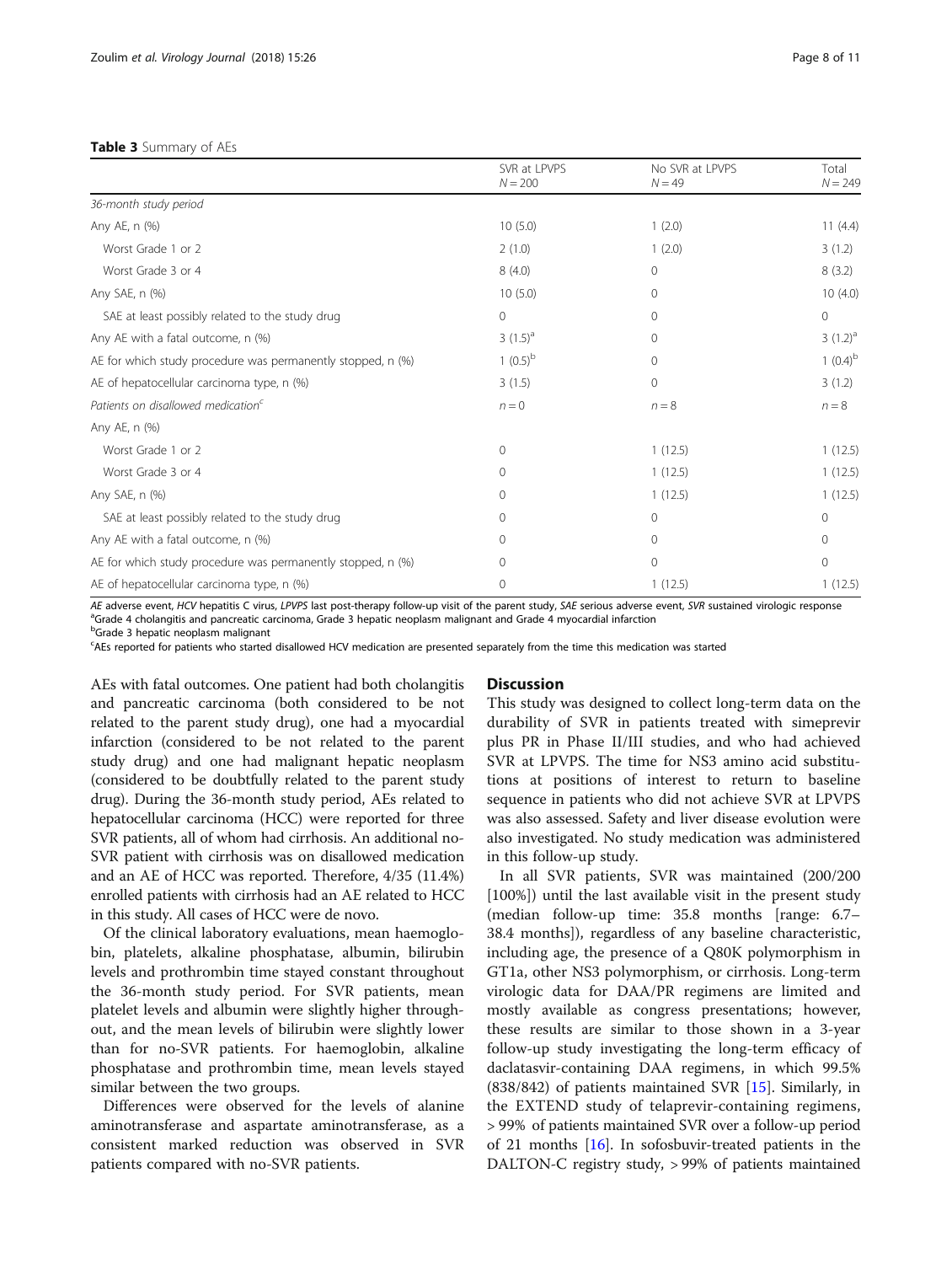SVR over 21 months [[17](#page-10-0)]. In a further follow-up study using registry study data and including sofosbuvir-based and other DAA regimens with or without PR, SVR was maintained in 99.7% of patients treated [[18\]](#page-10-0). Furthermore, patients treated with a DAA (including telaprevir, danoprevir, faldaprevir, simeprevir, mericitabine and balapiravir) in combination with PR were followed for a median of 21 months and 98% maintained SVR [[19\]](#page-10-0).

For 48/49 patients enrolled in this study who did not achieve SVR in their simeprevir plus PR parent study, paired baseline and time-of-failure sequencing information was available from the parent study. The majority (43/48 [89.6%]) had emerging amino acid substitutions at NS3 positions 80, 122, 155 and/or 168 at time of failure in the parent study, representative of those observed at time of failure in the overall population of patients not achieving SVR in the Phase IIb/III studies.

At the end of the current study, in 37/43 (86.0%) of enrolled no-SVR patients, emerging NS3 amino acid substitutions were no longer detected by population sequencing (median follow-up time: 179.9 weeks [range: 46.7–230.3 weeks]). The median time to return to baseline sequence was substantially shorter in GT1b- vs GT1a-infected patients (GT1b: 30.5 weeks vs GT1a/ other: 67.4 weeks). A total of six patients (three GT1aand three GT1b-infected patients) still had emerging NS3 emerging amino acid substitutions detectable at the end of this study (5/6 patients completed the study and had follow-up data until Month 36). These six patients had single, or a combination of NS3 amino acid substitutions Q80R, Q80K, R155K and/or D168E, which are substitutions that became undetectable in other patients in this study, and have been previously shown to become undetectable in the majority of patients [\[20\]](#page-10-0). Since these four substitutions have been observed in this study (at a low prevalence) as naturally occurring polymorphisms in treatment-naïve and -experienced patients [\[9](#page-9-0)], these substitutions are considered to be viable.

These results provide further evidence that emerging NS3 amino acid substitutions become undetectable over time and confirm the data from two previous analyses of the Phase IIb/III simeprevir plus PR studies, which demonstrated that 50.0% and 69.3% of the emerging NS3 amino acid substitutions detected by population sequencing at the time of failure were no longer detected at the end of the studies [[9,](#page-9-0) [20\]](#page-10-0).

Furthermore, similar results were found in an analysis of the Phase III studies of telaprevir plus PR, in which 60.0% of patients with emerging NS3 amino acid substitutions at time of failure had lost their resistance after a median follow-up time of 9.6 months [[21](#page-10-0)]. A similar analysis found that 85% of the patients' emerging NS3 amino acid substitutions disappeared over time [\[16\]](#page-10-0). Although these studies were based on DAA/PR treatment, it is

important to note that these findings have also been demonstrated in IFN-free treatment combinations [[22](#page-10-0), [23\]](#page-10-0).

The impact of persistence of treatment-emergent amino acid substitutions is not fully understood, and NS5A amino acid substitutions can persist for a long time  $[10]$ . However, data have shown that patients failing treatment with NS3 or NS5A inhibitors may be successfully re-treated with available regimens, even in the presence of amino acid substitutions [\[24](#page-10-0), [25](#page-10-0)]. Re-treatment strategies have recently been studied in Phase III trials. The 3-DAA combination of sofosbuvir, velpatasvir and voxilaprevir for 12 weeks was highly effective in patients who failed to respond to prior treatment with DAAs, leading to SVR12 in 99% of non-cirrhotic patients [[26\]](#page-10-0).

Hepatic disease progression was assessed as a secondary objective in this study with optional data collection, and the limited data available are displayed in Additional file [1](#page-9-0). These data do not allow firm conclusions to be drawn, but are in line with the expectation that less advanced stages of liver disease are associated with higher rates of SVR12.

AEs were reported for a small proportion of patients (4.4%) during the 36-month follow-up period. As expected, no safety findings in the long-term follow-up study were related to simeprevir treatment in the parent studies. In addition, no clinically relevant trends in any laboratory parameters were noted during this follow-up study. Of note, the incidence of new HCC was infrequent in this study (4/249 patients), and a recent meta-analysis concluded that there is no evidence for a higher risk of HCC occurrence or recurrence after DAA treatment [[27\]](#page-10-0).

Strengths of this study include its prospective nature, which allowed patients to be followed up for the duration of the study (up to 3 years) to observe outcomes and collect data, and minimized the potential for bias in data generation and statistical analysis. This allowed the assessment of the time taken for emerging NS3/4A amino acid substitutions to return to baseline sequence over a longer time period than in the parent study.

A limitation of this study was that fibrosis assessments were optional and were therefore rarely performed or reported. Accordingly, conclusions on evolution of liver disease stages cannot be made with certainty. In addition, the no-SVR group was small, and patients treated with PR only were not included.

# Conclusions

In conclusion, this 3-year follow-up study provides evidence for the long-term durability of SVR (100%) after successful treatment with simeprevir plus PR for a median of 35.8 months. In the majority (86%) of patients not achieving SVR and with emerging NS3 amino acid substitutions at the time of failure, these amino acid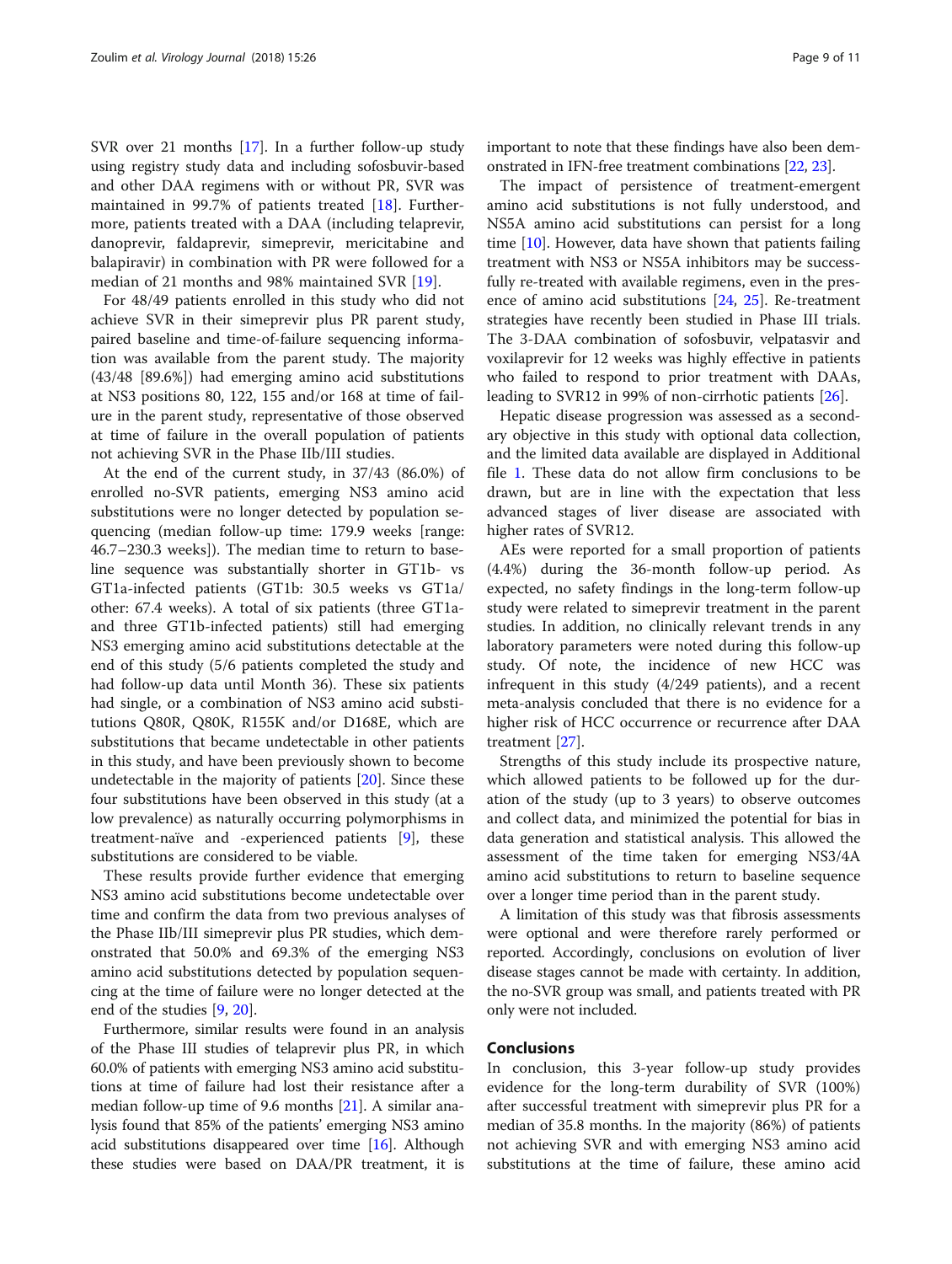<span id="page-9-0"></span>substitutions were no longer detectable at the end of this study after a median follow-up time of 179.9 weeks (41.3 months). No safety concerns were reported. These data are consistent with other studies investigating the long-term outcomes after the treatment of HCV with DAA-containing regimens.

# Additional file

[Additional file 1:](dx.doi.org/10.1186/s12985-018-0936-4) Results (liver disease evolution) Description of data: Hepatic disease progression was assessed as a secondary objective in this study with optional data collection, and the limited data available are displayed in this additional file. (DOCX 17 kb)

#### Abbreviations

AE: Adverse event; DAA: Direct-acting antiviral; EOS: End of study; EU: European Union; GT: Genotype; HCC: Hepatocellular carcinoma; HCV: Hepatitis C virus; HIV: Human immunodeficiency virus; IFN: Interferon; IL28B: Interleukin-28b; LLOQ: Lower limit of quantification; LPVPS: Last post-therapy follow-up visit of the parent study; PR: Pegylated interferon and ribavirin; QD: Once-daily; RAS: Resistance-associated substitution; SAE: Serious adverse event; SVR: Sustained virologic response; SVR12: Sustained virologic response 12 weeks after the end of treatment

#### Acknowledgements

The authors would like to thank all patients and their families for participating in this study, and all study investigators. Initial data analyses were undertaken by CC who is an employee of Janssen. Medical writing support was provided by Abigail Li and Kimberley Haines of Complete Medical Communications and funded by Janssen.

#### Funding

This study was funded in full by Janssen Research & Development.

### Availability of data and materials

The dataset used and/or analysed during the current study are available from the corresponding author on reasonable request.

#### Authors' contributions

FZ, CM, SSL, PB, AH, and EL were involved in the acquisition and interpretation of study data, and have been involved in the critical revision of the manuscript for important intellectual content. OL, BF, TV, US and WJ were involved in the study concept and design, and the acquisition, analysis and interpretation of study data. They have also been involved in the critical revision of the manuscript for important intellectual content. CC provided statistical analysis of the study data, and has been involved in the critical revision of the manuscript for important intellectual content. All authors read and approved the final manuscript.

#### Ethics approval and consent to participate

The study was approved by the relevant Institutional Review Board or Independent Ethics Committee at each study centre and met the principles of the Declaration of Helsinki and Good Clinical Practice guidelines. All patients provided informed, written consent to participate.

#### Consent for publication

Not applicable

#### Competing interests

FZ has provided consulting and has participated as a speaker for AbbVie, Bristol-Myers Squibb, Gilead Sciences, Janssen and MSD. CM has received grant support from AbbVie, Gilead Sciences and Janssen, and has participated as a speaker or advisor for AbbVie, Bristol-Myers Squibb, Gilead Sciences, Intercept, Janssen and MSD. SSL has received grant support and has provided consulting for AbbVie, Boehringer Ingelheim, Bristol-Myers Squibb, Gilead Sciences, GlaxoSmithKline, Intercept, Janssen, Merck, Novartis, Pendopharm and Roche, and has participated in a speakers bureau for AbbVie, Bristol-Myers Squibb, Gilead Sciences, Janssen, Merck and Pendopharm. PB has participated in a

speakers' bureau or advisory board for AbbVie, Bristol-Myers Squibb, Falk, Gilead Sciences, Janssen, Merz Pharma and MSD. AH has no conflicts of interest to disclose. EL has received grant support from AbbVie, Achillion Pharmaceuticals, Boehringer Ingelheim, Bristol-Myers Squibb, Enanta Pharmaceuticals, Gilead Sciences, GlaxoSmithKline, Janssen, Merck & Co., Roche, Salix, Santaris Pharmaceuticals, Tacere and Theravance, has acted as a consultant for AbbVie, Achillion Pharmaceuticals, Bristol-Myers Squibb, Enanta, Gilead Sciences, Janssen, Merck & Co., Novartis, Santaris Pharmaceuticals, Regulus, and Theravance, and has participated in sponsored lectures for AbbVie, Bristol-Myers Squibb, Gilead, Janssen and Merck & Co. CC, OL, BF, TV, US and WJ are employees of Janssen and may be shareholders of Johnson & Johnson.

## Publisher's Note

Springer Nature remains neutral with regard to jurisdictional claims in published maps and institutional affiliations.

#### Author details

<sup>1</sup>INSERM U1052-CNRS 5286, Cancer Research Center of Lyon (CRCL) and Hepatology Department, Lyon, France. <sup>2</sup>CUB Hôpital Erasme, Université Libre de Bruxelles, Brussels, Belgium. <sup>3</sup> Liver Unit, University of Calgary, Calgary, AB Canada. <sup>4</sup>Institute for Interdisciplinary Medicine, Hamburg, Germany.<br><sup>5</sup>Department for Adult's Infectious Diseases. Hospital for Infectious D <sup>5</sup>Department for Adult's Infectious Diseases, Hospital for Infectious Diseases, HIV Out-Patient Clinic and Medical University of Warsaw, Warsaw, Poland. 6 Texas Liver Institute, University of Texas Health, San Antonio, TX, USA. 7 Janssen Research & Development, Janssen Pharmaceutica NV, Beerse, Belgium. <sup>8</sup>Janssen Research & Development, LLC, Titusville, NJ, USA

### Received: 7 September 2017 Accepted: 18 January 2018 Published online: 30 January 2018

#### References

- 1. Fried MW, Buti M, Dore GJ, Flisiak R, Ferenci P, Jacobson I, et al. Once-daily simeprevir (TMC435) with pegylated interferon and ribavirin in treatment-naîve genotype 1 hepatitis C: the randomized PILLAR study. Hepatology. 2013;58:1918–29.
- 2. Moreno C, Berg T, Tanwandee T, Thongsawat S, Van Vlierberghe H, Zeuzem S, et al. Antiviral activity of TMC435 monotherapy in patients infected with HCV genotypes 2-6: TMC435-C202, a phase IIa, open-label study. J Hepatol. 2012;56:1247–53.
- 3. Reesink HW, Fanning GC, Farha KA, Weegink C, Van Vliet A, Van't Klooster G, et al. Rapid HCV-RNA decline with once daily TMC435: a phase I study in healthy volunteers and hepatitis C patients. Gastroenterology. 2010;138:913–21.
- 4. Zeuzem S, Berg T, Gane E, Ferenci P, Foster GR, Fried MW, et al. Simeprevir increases rate of sustained virologic response among treatmentexperienced patients with HCV genotype-1 infection: a phase IIb trial. Gastroenterology. 2014;146:430–41.
- 5. Janssen-Cilag International NV. Olysio 150 mg hard capsules. Summary of product characteristics. 2017. [http://www.medicines.org.uk/emc/medicine/](http://www.medicines.org.uk/emc/medicine/28888#PHARMACOKINETIC_PROPS) [28888#PHARMACOKINETIC\\_PROPS.](http://www.medicines.org.uk/emc/medicine/28888#PHARMACOKINETIC_PROPS) Accessed 30 Jun 2017.
- 6. Janssen Research & Development. Olysio™ (simeprevir) US prescribing information 2017. [http://www.olysio.com/shared/product/olysio/prescribing](http://www.olysio.com/shared/product/olysio/prescribing-information.pdf)[information.pdf.](http://www.olysio.com/shared/product/olysio/prescribing-information.pdf) Accessed 30 Jun 2017.
- 7. Simmons B, Saleem J, Heath K, Cooke GS, Hill A. Long-term treatment outcomes of patients infected with hepatitis C virus: a systematic review and meta-analysis of the survival benefit of achieving a sustained virological response. Clin Infect Dis. 2015;61:730–40.
- 8. Sarrazin C. The importance of resistance to direct antiviral drugs in HCV infection in clinical practice. J Hepatol. 2016;64:486–504.
- Lenz O, Verbinnen T, Fevery B, Tambuyzer L, Vijgen L, Peeters M, et al. Virology analyses of HCV isolates from genotype 1-infected patients treated with simeprevir plus peginterferon/ribavirin in phase IIb/III studies. J Hepatol. 2015;62:1008–14.
- 10. Wyles D, Mangia A, Cheng W, Shafran S, Schwabe C, Ouyang W, et al. Long-term persistence of HCV NS5A resistance associated substitutions after treatment with the HCV NS5A inhibitor, ledipasvir, without sofosbuvir. Antivir Ther. 2017. Epub ahead of print; [https://doi.org/10.3851/IMP3181](http://dx.doi.org/10.3851/IMP3181).
- 11. Jacobson IM, Dore GJ, Foster GR, Fried MW, Radu M, Rafalsky VV, et al. Simeprevir with pegylated interferon alfa 2a plus ribavirin in treatment-naive patients with chronic hepatitis C virus genotype 1 infection (QUEST-1): a phase 3, randomised, double-blind, placebo-controlled trial. Lancet. 2014;384:403–13.